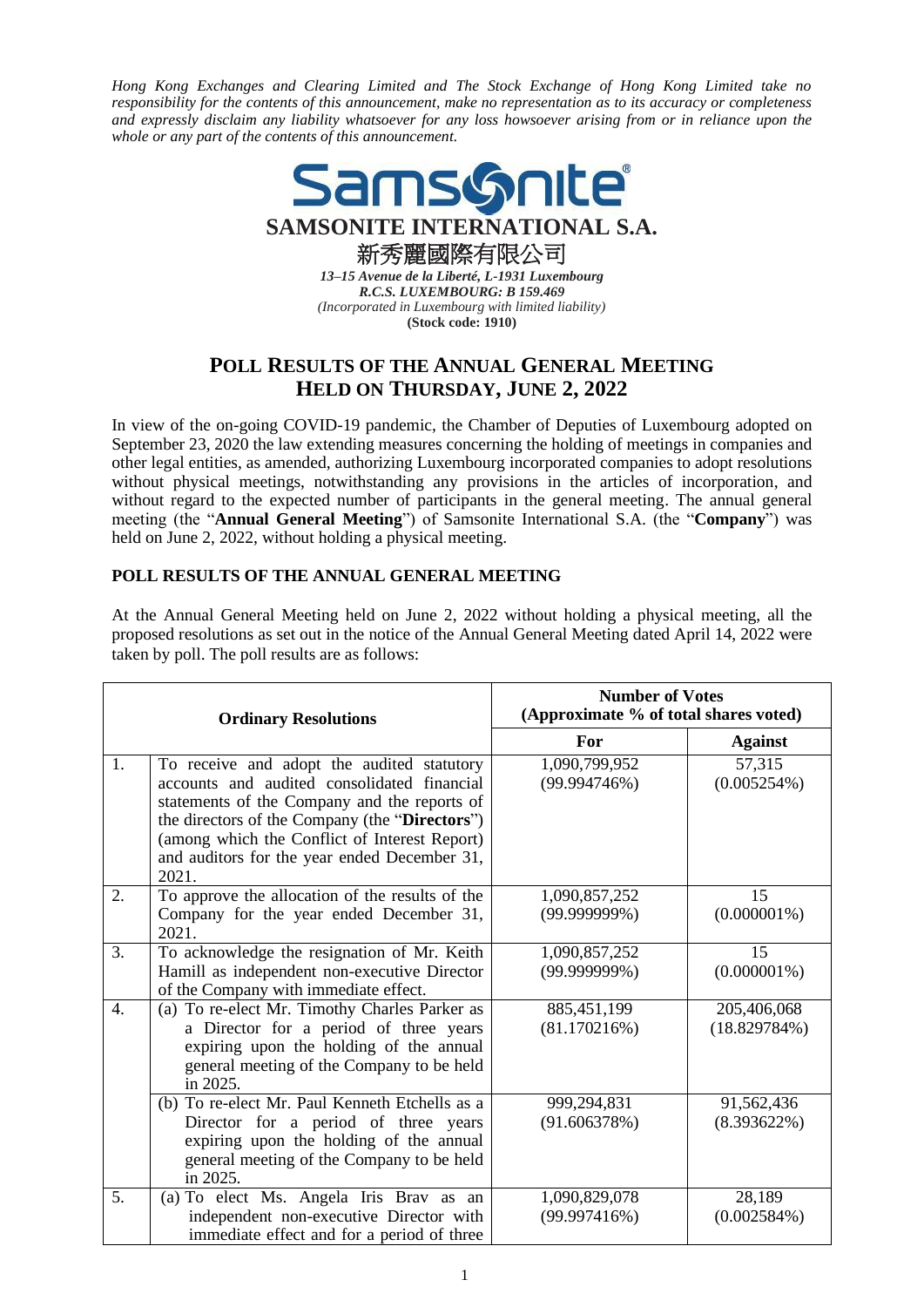|                            | years expiring upon the holding of the<br>annual general meeting of the Company to<br>be held in 2025.                                                                                                                                                                                                                                                           |                                                                 |                              |
|----------------------------|------------------------------------------------------------------------------------------------------------------------------------------------------------------------------------------------------------------------------------------------------------------------------------------------------------------------------------------------------------------|-----------------------------------------------------------------|------------------------------|
|                            | (b) To elect Ms. Claire Marie Bennett as an<br>independent non-executive Director with<br>immediate effect and for a period of three<br>years expiring upon the holding of the<br>annual general meeting of the Company to<br>be held in 2025.                                                                                                                   | 1,090,829,078<br>(99.997416%)                                   | 28,189<br>(0.002584%)        |
| 6.                         | To renew the mandate granted to KPMG<br>Luxembourg to act as approved statutory<br>auditor (réviseur d'entreprises agréé) of the<br>Company for the year ending December 31,<br>2022.                                                                                                                                                                            | 1,018,443,532<br>(93.361759%)                                   | 72,413,735<br>(6.638241%)    |
| 7.                         | To re-appoint KPMG LLP as the external<br>auditor of the Company to hold office from the<br>conclusion of the Annual General Meeting<br>until the next annual general meeting of the<br>Company.                                                                                                                                                                 | 1,013,450,063<br>$(92.904003\%)$                                | 77,407,204<br>(7.095997%)    |
| 8.                         | To give a general mandate to the Directors to<br>issue additional shares of the Company not<br>exceeding 10 per cent. of the total number of<br>issued shares of the Company as at the date of<br>this resolution (in accordance with the terms<br>and conditions described in the Annual General<br>Meeting circular dated April 14, 2022 (the<br>"Circular")). | 1,041,826,247<br>(95.505276%)                                   | 49,031,020<br>$(4.494724\%)$ |
| 9.                         | To give a general mandate to the Directors to<br>shares of the<br>repurchase<br>Company not<br>exceeding 10 per cent. of the total number of<br>issued shares of the Company as at the date of<br>this resolution (in accordance with the terms<br>and conditions described in the Circular).                                                                    | 1,055,423,083<br>(99.383889%)                                   | 6,542,884<br>(0.616111%)     |
| <b>Special Resolutions</b> |                                                                                                                                                                                                                                                                                                                                                                  | <b>Number of Votes</b><br>(Approximate % of total shares voted) |                              |
|                            |                                                                                                                                                                                                                                                                                                                                                                  | For                                                             | <b>Against</b>               |
| 10.                        | To approve the discharge granted to the<br>Directors and the approved statutory auditor<br>(réviseur d'entreprises agréé) of the Company<br>for the exercise of their respective mandates<br>during the year ended December 31, 2021.                                                                                                                            | 1,081,970,478<br>(99.754563%)                                   | 2,662,089<br>(0.245437%)     |
| 11.                        | To approve the remuneration to be granted to<br>certain Directors.                                                                                                                                                                                                                                                                                               | 1,089,429,178<br>(99.869086%)                                   | 1,428,090<br>$(0.130914\%)$  |
| 12.                        | To approve the remuneration to be granted to<br>KPMG Luxembourg as the approved statutory<br>auditor (réviseur d'entreprises agréé) of the<br>Company.                                                                                                                                                                                                           | 1,024,612,357<br>(93.927261%)                                   | 66,244,910<br>(6.072739%)    |

## *Notes:*

As more than 50% of the votes were cast in favour of each of the ordinary resolutions numbered 1 to 9 and not less than 75% of the votes were cast in favour of each of the special resolutions numbered 10 to 12, all resolutions were duly passed.

As at the date of the Annual General Meeting, the total number of issued shares of the Company was 1,436,913,157 ordinary shares of US\$0.01 each, which was the total number of shares entitling the holders to attend and vote for or against the resolutions at the Annual General Meeting. There were no shares entitling the holders to attend and abstain from voting in favour at the Annual General Meeting as set out in rule 13.40 of the Rules Governing the Listing of Securities on The Stock Exchange of Hong Kong Limited (the "**Listing Rules**").